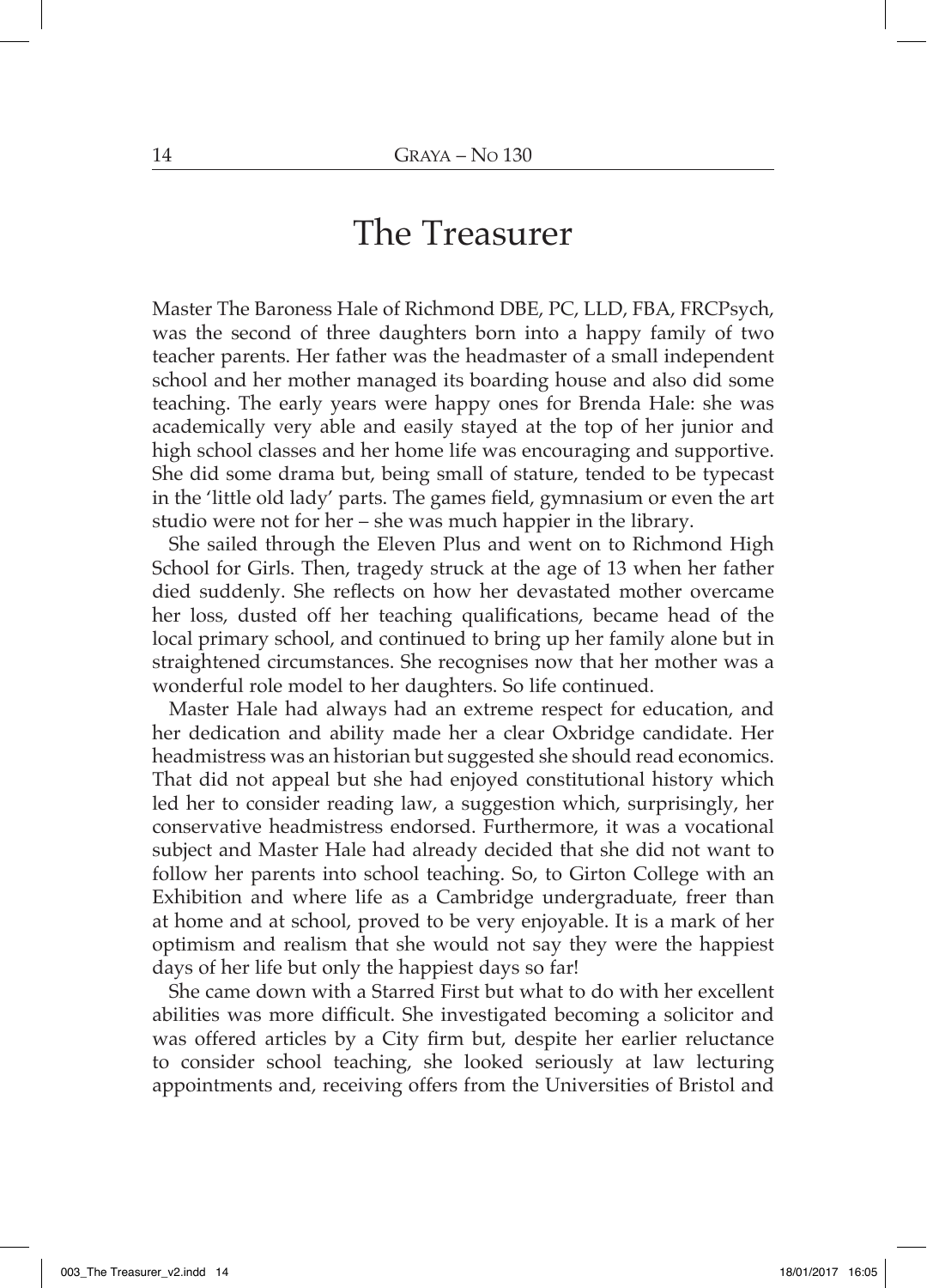

Manchester, she chose Manchester, closer to home and where the Law Faculty was well-known and would encourage her to read for the Bar and then practise concurrently with her lecturing. This was the time of the great expansion of the universities post the Robbins Report. It was also there that that she met her first husband, who was a member of the Law Faculty at that time.

She had applied for an Inn scholarship in her first undergraduate year as was then customary – the dining requirement was a minimum of 36 over a period of three years which matched the duration of a law degree course. However, that application (to an Inn other than Gray's) was an off-putting experience but then she heard that Gray's was much more fun with its toasting and challenging (and it was closer to Euston Station!) so she applied here. She continued lecturing at Manchester while reading for the Bar by self-tuition through a correspondence course (as one could in those days). She topped the list for Bar Finals in 1967 and was awarded the McKaskie Scholarship as a result. But she had to wait until 1969 before she had eaten enough dinners to be called. She then did pupillage in Manchester followed by two years of parttime practice in the usual areas of the newly-called.

Meanwhile, her teaching was enjoyable in its variety including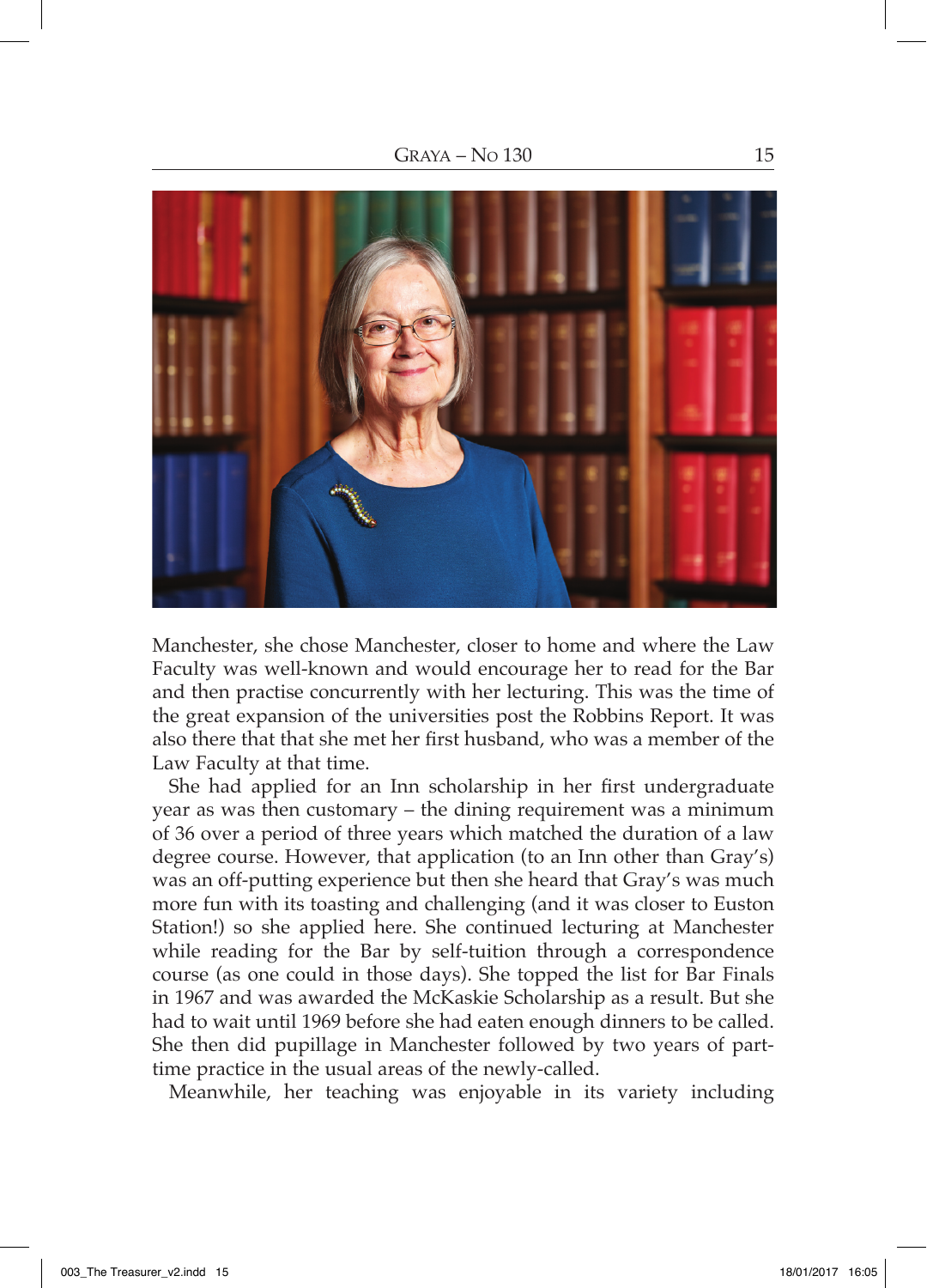constitutional and administrative law, contract, tort, commercial, family, and Roman law as well as the ever-growing law for social work. However, the time came when she had to make a choice: her practice was growing and chambers was splitting up and wanted her to become full-time while the University was pressing for more publications from her. Her husband had already decided to practise full-time, and she decided that one of them should stay with the security of a regular salary and pensionable family-friendly employment. It made sense for Master Hale to opt for academe.

Thus, she spent the next 12 years there, during which she became a family law specialist developing a reputation in the area and in social welfare law. In 1979 she was appointed a presiding legal member of the Mental Health Review Tribunal and, in 1980, a member of the Council on Tribunals. In 1982 she was one of a small group of academics to be appointed an Assistant Recorder. However, she was still ambitious and there came a time when the Law Commission advertised for a Family Law specialist. She applied and was appointed in 1984 as the youngest, and first-ever woman, Commissioner. She thoroughly enjoyed her time – extended by invitation – which she avers is one of the very best legal appointments for the practically reform-minded.

Her success at reshaping Family Law identified her as a leading lawyer in this field and she had already been awarded a Chair by the University of Manchester in 1986 (while on leave of absence at the Law Commission). She took Silk in 1989 in what was then a category of 'employed barrister'. In December 1993, having served under four chairmen, her final term at the Commission was coming to an end and she had to decide what next to do. She could have returned to full-time academic work, and a Circuit Judge appointment had been mentioned but she had turned down this idea. In fact, it had been decided to offer her a High Court appointment but, not knowing this, she decided to return to practice, accepting a seat in chambers – for all of ten days! History records this as the shortest known tenancy as she was appointed to the High Court Bench on the eleventh day.

Her subsequent career speaks for itself about her abilities and the esteem in which they are held: she became a Lord Justice of Appeal in 1999 as only the second woman to be so appointed (the first being Dame Elizabeth Butler-Sloss), she became a Lord of Appeal in Ordinary in 2004 and is now Deputy President of the Supreme Court as the House of Lords Appellate Committee became in 2009. She is the most senior